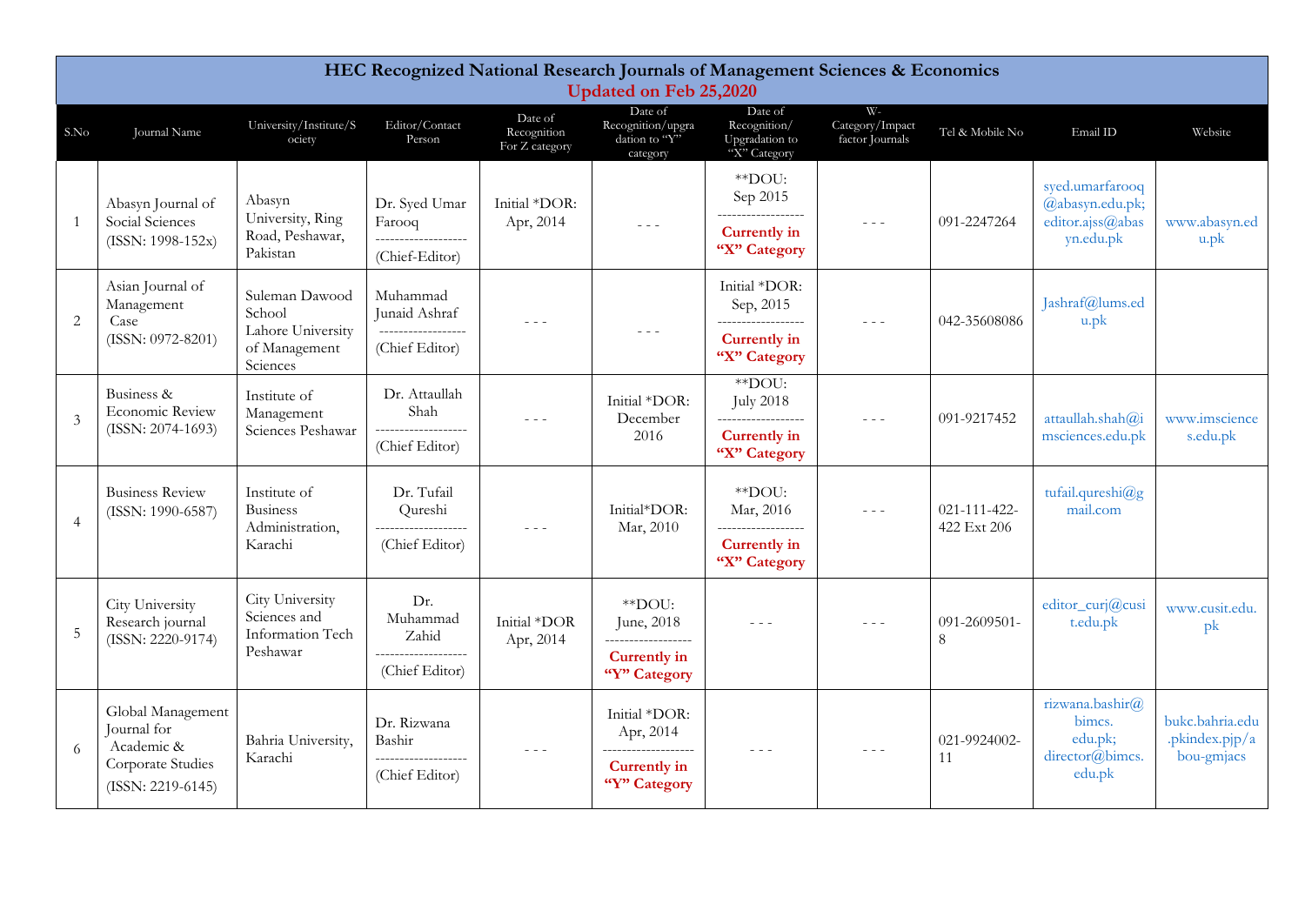| $\overline{7}$ | IBT journal of<br><b>Business Studies</b><br>(Old name Journal<br>of Management &<br>Social Sciences<br>(ISSN: 1814-9790) | ILMA University,<br>Karachi                                                | Dr. Farooq-e-<br>Azam Cheema<br>____________________<br>(Chief Editor) | Initial *DOR:<br><b>July</b> , 2014                                               | **DOU:<br>Sep, 2015<br>------------------<br><b>Currently in</b><br>"Y" Category          | $\omega_{\rm c}$ and $\omega_{\rm c}$                                                            |               | 021-34231288                 | jms@ibt.edu.pdf                      | wwwbiztek.edu<br>.pk                                                  |
|----------------|---------------------------------------------------------------------------------------------------------------------------|----------------------------------------------------------------------------|------------------------------------------------------------------------|-----------------------------------------------------------------------------------|-------------------------------------------------------------------------------------------|--------------------------------------------------------------------------------------------------|---------------|------------------------------|--------------------------------------|-----------------------------------------------------------------------|
| 8              | International<br>journal of<br>Management<br>Research and<br><b>Emerging Sciences</b><br>(ISSN: 2223-5604)                | The Superior<br>College Lahore                                             | Dr. Sikander<br>Khan<br>____________________<br>(Chief Editor)         | Initial *DOR:<br>Sep, 2015<br>___________________<br>Currently in<br>"Z" Category | $\omega_{\rm c}$ and $\omega_{\rm c}$                                                     | $- - -$                                                                                          |               | 042-38103777                 | ijmres@superior.<br>edu.pk           | www.ucp.edu.p<br>$\mathbf{k}$                                         |
| 09             | Paradigms<br>(ISSN: 1996-2800)                                                                                            | University of<br>Central<br>Punjab Lahore                                  | Dr. Ather Azim<br>khan<br>___________________<br>(Editor)              | Initial *DOR:<br>Sep, 2015                                                        | **DOU:<br>July, 2018<br>__________________<br>Currently in<br>"Y" Category                | $  -$                                                                                            | $- - -$       | 042-35880007                 | ather.azim $@$ ucp.<br>pk            |                                                                       |
| 10             | Pakistan Business<br>Review<br>$(ISSN: 1561-8706)$                                                                        | Institute of<br><b>Business</b><br>Management<br>Korangi Creek,<br>Karachi | Prof. Dr.<br>Shahida Wizart<br>__________________<br>(Chief Editor)    | Initial *DOR:<br>Mar, 2010                                                        | $*$ DOU:<br>Feb, 2012                                                                     | **DOU:<br>Sep, 2015<br><b>Currently</b> in<br>"X" Category                                       | $\frac{1}{2}$ | $021 - 111 - 002 -$<br>004   | Shahida.wizarat<br>$(a)$ jobm.edu.pk |                                                                       |
| 11             | The Lahore Journal<br>of Business<br>$(ISSN: 2223-0025)$                                                                  | The Lahore<br>School of<br>Economics                                       | Dr. Nawazish<br>Mirza<br>__________________<br>(Editor)                | $\omega_{\rm c}$ and $\omega_{\rm c}$                                             | Initial *DOR:<br>Dec, 2016<br>____________________<br><b>Currently in</b><br>"Y" Category | $\frac{1}{2} \left( \frac{1}{2} \right) \left( \frac{1}{2} \right) \left( \frac{1}{2} \right)$   | $  -$         | $053 -$<br>3643334Ext<br>248 | riaz.mangrio@uo<br>g.edu.pk          | https://sirsyed<br>university.edu.p<br>k/ssurj/rj/inde<br>x.php/ssurj |
| 12             | Journal of<br>Management<br>Sciences<br>$(ISSN: 2313-0113)$                                                               | Giest Science                                                              | Dr.Imtiaz Arif<br>------------------<br>(Chief Editor)                 | $\frac{1}{2} \left( \frac{1}{2} \right) \left( \frac{1}{2} \right)$               | Initial *DOR:<br>December<br>2016<br>Currently in<br>"Y" Category                         |                                                                                                  | $\frac{1}{2}$ | 021-34800671                 | editjms@geistsci<br>ence.com         | http://jisr.szabi<br>st.edu.pk                                        |
| 13             | South Asian journal<br>of Management<br>Sciences<br>(ISSN: 2074-2967)                                                     | Iqra University<br>Karachi                                                 | Prof. Dr. Syed<br>Ali Raza<br>___________________<br>(Chief Editor)    | $  -$                                                                             | $\frac{1}{2}$                                                                             | Initial *DOR:<br>December,<br>2016<br>___________________<br><b>Currently</b> in<br>"X" Category | $\frac{1}{2}$ | 021-35310812                 | sajms@iurc.edu.<br>pk                | www.afkar.com<br>.pk                                                  |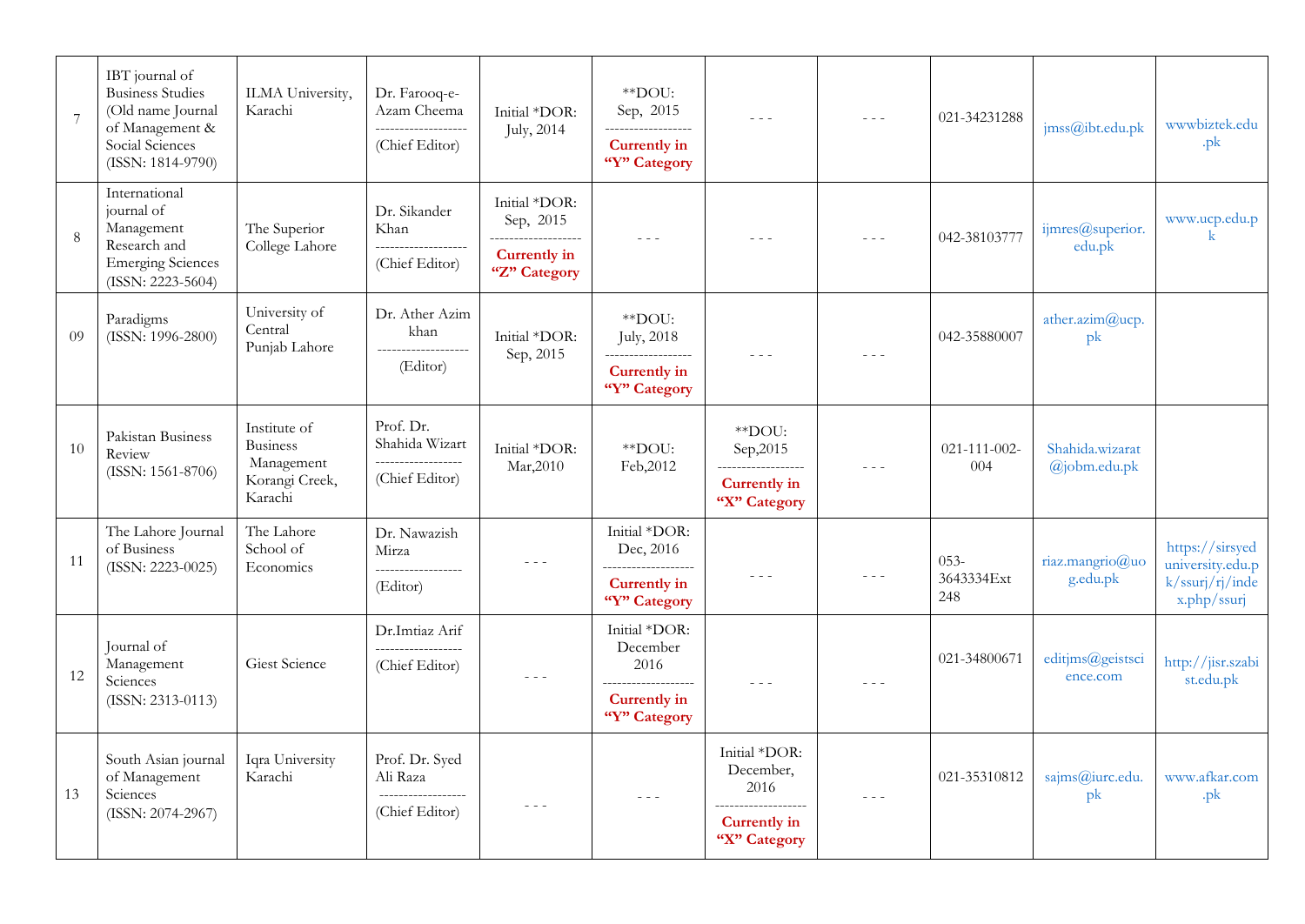| 14 | Journal of<br>Management and<br>Research<br>$(ISSN: 2218-2705)$                 | University of<br>Management &<br>Technology<br>Lahore                                         | Dr. Atif Hassan<br>------------<br>(Chief Editor)                   | Initial *DOR:<br>December,<br>2016<br>-------------------<br><b>Currently in</b><br>"Z" Category                                                                                                                                                                                                                                                                                             | $\frac{1}{2} \frac{1}{2} \frac{1}{2} \frac{1}{2} \frac{1}{2} \frac{1}{2} \frac{1}{2} \frac{1}{2} \frac{1}{2} \frac{1}{2} \frac{1}{2} \frac{1}{2} \frac{1}{2} \frac{1}{2} \frac{1}{2} \frac{1}{2} \frac{1}{2} \frac{1}{2} \frac{1}{2} \frac{1}{2} \frac{1}{2} \frac{1}{2} \frac{1}{2} \frac{1}{2} \frac{1}{2} \frac{1}{2} \frac{1}{2} \frac{1}{2} \frac{1}{2} \frac{1}{2} \frac{1}{2} \frac{$ | $\sim$ $\sim$ $\sim$                                        | $\frac{1}{2} \frac{1}{2} \frac{1}{2} \frac{1}{2} \frac{1}{2} \frac{1}{2} \frac{1}{2} \frac{1}{2} \frac{1}{2} \frac{1}{2} \frac{1}{2} \frac{1}{2} \frac{1}{2} \frac{1}{2} \frac{1}{2} \frac{1}{2} \frac{1}{2} \frac{1}{2} \frac{1}{2} \frac{1}{2} \frac{1}{2} \frac{1}{2} \frac{1}{2} \frac{1}{2} \frac{1}{2} \frac{1}{2} \frac{1}{2} \frac{1}{2} \frac{1}{2} \frac{1}{2} \frac{1}{2} \frac{$ | 091-9217452                 | atif.hussan@umt.<br>edu.pk;jmr@umt<br>.edu.pk | www.umt.edu.p               |
|----|---------------------------------------------------------------------------------|-----------------------------------------------------------------------------------------------|---------------------------------------------------------------------|----------------------------------------------------------------------------------------------------------------------------------------------------------------------------------------------------------------------------------------------------------------------------------------------------------------------------------------------------------------------------------------------|----------------------------------------------------------------------------------------------------------------------------------------------------------------------------------------------------------------------------------------------------------------------------------------------------------------------------------------------------------------------------------------------|-------------------------------------------------------------|----------------------------------------------------------------------------------------------------------------------------------------------------------------------------------------------------------------------------------------------------------------------------------------------------------------------------------------------------------------------------------------------|-----------------------------|-----------------------------------------------|-----------------------------|
| 15 | Sukkur IBA Journal<br>of Management and<br><b>Business</b><br>(ISSN: 2313-1217) | Sukkur Institute<br>of Business<br>Administration<br>Airport Road,<br>Sukkur                  | Dr. Khalid<br>Ahmed<br>___________________<br>(Editor)              | Initial *DOR:<br>December,<br>2016<br>-------------------<br><b>Currently in</b><br>"Z" Category                                                                                                                                                                                                                                                                                             | $- - -$                                                                                                                                                                                                                                                                                                                                                                                      | $- - -$                                                     | $\frac{1}{2}$                                                                                                                                                                                                                                                                                                                                                                                | 071-5644233                 | sijmb@iba-<br>suk.edu.pk                      | www.iba-<br>suk.edu.pk      |
| 16 | SBP Research<br>Bulletin<br>ISSN: 1994-210X                                     | The Editor, SBP<br>Research Bulletin<br>Karachi                                               | Dr. Javed Iqbal<br>-------------------<br>(Chief Editor)            | Initial *DOR:<br>July, 2018<br>-----------------<br><b>Currently in</b><br>"Z" Category                                                                                                                                                                                                                                                                                                      | $  -$                                                                                                                                                                                                                                                                                                                                                                                        | $- - -$                                                     | $- - -$                                                                                                                                                                                                                                                                                                                                                                                      | 021-99221537                | sbprb@sbp.org.p<br>$\bf k$                    |                             |
| 17 | Journal of<br>Contemporary<br>Management<br>Sciences<br>$(ISSN: 2410-406X)$     | AIOU Islamabad                                                                                | Prof.Dr Syed<br>Hassan Raza<br>------------------<br>(Chief Editor) | Initial *DOR:<br><b>July</b> , 2018<br>-----------------<br>Currently in<br>"Z" Category                                                                                                                                                                                                                                                                                                     | $  -$                                                                                                                                                                                                                                                                                                                                                                                        | $- - -$                                                     | $\frac{1}{2} \frac{1}{2} \frac{1}{2} \frac{1}{2} \frac{1}{2} \frac{1}{2} \frac{1}{2} \frac{1}{2} \frac{1}{2} \frac{1}{2} \frac{1}{2} \frac{1}{2} \frac{1}{2} \frac{1}{2} \frac{1}{2} \frac{1}{2} \frac{1}{2} \frac{1}{2} \frac{1}{2} \frac{1}{2} \frac{1}{2} \frac{1}{2} \frac{1}{2} \frac{1}{2} \frac{1}{2} \frac{1}{2} \frac{1}{2} \frac{1}{2} \frac{1}{2} \frac{1}{2} \frac{1}{2} \frac{$ | 051-9057722                 | hassan<br>raza@aiou.edu.p                     |                             |
| 18 | Jinnah Business<br>Review<br>(ISSN: 2070-0296)                                  | CUST, Islamabad                                                                               | Dr. Sajid Bashir<br>__________________<br>(Chief Editor)            | Initial *DOR:<br><b>July</b> , 2018<br>__________________<br><b>Currently in</b><br>"Z" Category                                                                                                                                                                                                                                                                                             | $  -$                                                                                                                                                                                                                                                                                                                                                                                        | $\sim$ $\sim$ $\sim$                                        | $\frac{1}{2} \frac{1}{2} \frac{1}{2} \frac{1}{2} \frac{1}{2} \frac{1}{2} \frac{1}{2} \frac{1}{2} \frac{1}{2} \frac{1}{2} \frac{1}{2} \frac{1}{2} \frac{1}{2} \frac{1}{2} \frac{1}{2} \frac{1}{2} \frac{1}{2} \frac{1}{2} \frac{1}{2} \frac{1}{2} \frac{1}{2} \frac{1}{2} \frac{1}{2} \frac{1}{2} \frac{1}{2} \frac{1}{2} \frac{1}{2} \frac{1}{2} \frac{1}{2} \frac{1}{2} \frac{1}{2} \frac{$ | 051-111-555-<br>666 Ext 260 | sbashir@cust.edu<br>$\n  pk\n$                | www.pu.edu.<br>pk/punjabi   |
|    | The Lahore Journal<br>of Economics<br>(ISSN: 1811-5438)                         | Lahore School of<br>Economics,<br>Gulberg III,                                                | Dr. Azam<br>Chaudhry<br>__________________                          | $\frac{1}{2} \frac{1}{2} \frac{1}{2} \frac{1}{2} \frac{1}{2} \frac{1}{2} \frac{1}{2} \frac{1}{2} \frac{1}{2} \frac{1}{2} \frac{1}{2} \frac{1}{2} \frac{1}{2} \frac{1}{2} \frac{1}{2} \frac{1}{2} \frac{1}{2} \frac{1}{2} \frac{1}{2} \frac{1}{2} \frac{1}{2} \frac{1}{2} \frac{1}{2} \frac{1}{2} \frac{1}{2} \frac{1}{2} \frac{1}{2} \frac{1}{2} \frac{1}{2} \frac{1}{2} \frac{1}{2} \frac{$ | Initial *DOR:<br>June, 2005                                                                                                                                                                                                                                                                                                                                                                  | **DOU:<br>Oct, 2006<br>-------------------                  | $\frac{1}{2} \frac{1}{2} \frac{1}{2} \frac{1}{2} \frac{1}{2} \frac{1}{2} \frac{1}{2} \frac{1}{2} \frac{1}{2} \frac{1}{2} \frac{1}{2} \frac{1}{2} \frac{1}{2} \frac{1}{2} \frac{1}{2} \frac{1}{2} \frac{1}{2} \frac{1}{2} \frac{1}{2} \frac{1}{2} \frac{1}{2} \frac{1}{2} \frac{1}{2} \frac{1}{2} \frac{1}{2} \frac{1}{2} \frac{1}{2} \frac{1}{2} \frac{1}{2} \frac{1}{2} \frac{1}{2} \frac{$ | 042-35874385                | nina@Lahoresch<br>ool.edu.pk                  | www.Lahoresc<br>hoolofecon. |
| 19 |                                                                                 | Lahore                                                                                        | (Editor)                                                            |                                                                                                                                                                                                                                                                                                                                                                                              |                                                                                                                                                                                                                                                                                                                                                                                              | Currently in<br>"X" Category                                |                                                                                                                                                                                                                                                                                                                                                                                              |                             |                                               |                             |
| 20 | The Pakistan<br>Development<br>Review<br>(ISSN: 0303-9729)                      | Pakistan Institute<br>of Development<br>Economics<br>Quaid-e-Azam<br>University,<br>Islamabad | Dr. Musleh ud<br>Din<br>(Editor)                                    | $\frac{1}{2} \frac{1}{2} \frac{1}{2} \frac{1}{2} \frac{1}{2} \frac{1}{2} \frac{1}{2} \frac{1}{2} \frac{1}{2} \frac{1}{2} \frac{1}{2} \frac{1}{2} \frac{1}{2} \frac{1}{2} \frac{1}{2} \frac{1}{2} \frac{1}{2} \frac{1}{2} \frac{1}{2} \frac{1}{2} \frac{1}{2} \frac{1}{2} \frac{1}{2} \frac{1}{2} \frac{1}{2} \frac{1}{2} \frac{1}{2} \frac{1}{2} \frac{1}{2} \frac{1}{2} \frac{1}{2} \frac{$ | Initial *DOR:<br><b>July</b> , 2005                                                                                                                                                                                                                                                                                                                                                          | **DOU:<br>June, 2007<br><b>Currently in</b><br>"X" Category | $\frac{1}{2} \frac{1}{2} \frac{1}{2} \frac{1}{2} \frac{1}{2} \frac{1}{2} \frac{1}{2} \frac{1}{2} \frac{1}{2} \frac{1}{2} \frac{1}{2} \frac{1}{2} \frac{1}{2} \frac{1}{2} \frac{1}{2} \frac{1}{2} \frac{1}{2} \frac{1}{2} \frac{1}{2} \frac{1}{2} \frac{1}{2} \frac{1}{2} \frac{1}{2} \frac{1}{2} \frac{1}{2} \frac{1}{2} \frac{1}{2} \frac{1}{2} \frac{1}{2} \frac{1}{2} \frac{1}{2} \frac{$ | $051 -$<br>9248024          | vc@pide.org.pk                                |                             |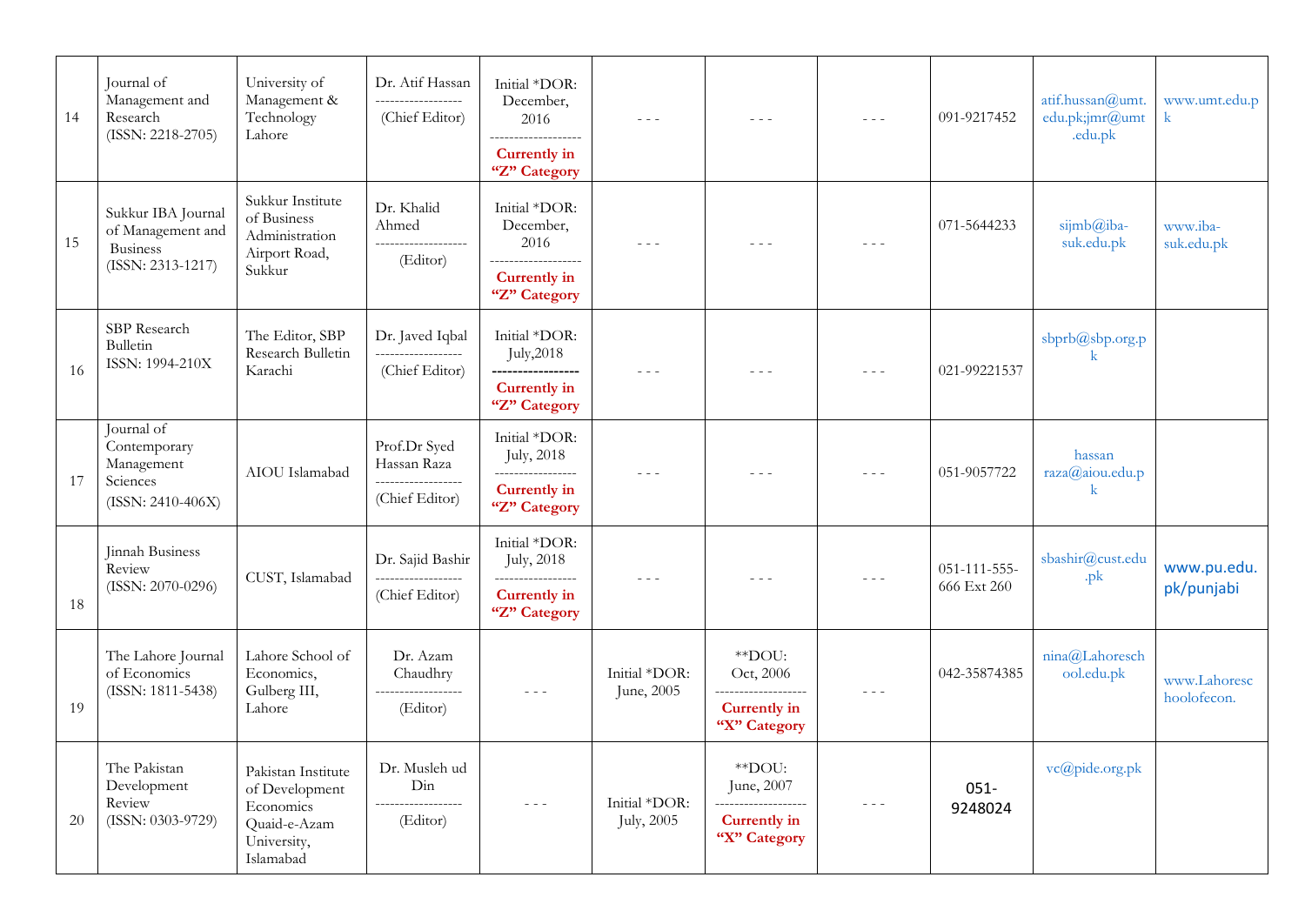| 21 | Pakistan Journal of<br>Applied Economics<br>$(ISSN: 0254-9204)$                       | University of<br>Karachi                                                           | Prof.Dr.<br>Samina Khalil<br>____________________<br>(Chief-Editor)           | $  -$                                                                                   | Initial *DOR:<br>June, 2005                                                        | **DOU:<br>January 2019<br>-------------------<br><b>Currently</b> in<br>"X" Category       | $\frac{1}{2} \frac{1}{2} \frac{1}{2} \frac{1}{2} \frac{1}{2} \frac{1}{2} \frac{1}{2} \frac{1}{2} \frac{1}{2} \frac{1}{2} \frac{1}{2} \frac{1}{2} \frac{1}{2} \frac{1}{2} \frac{1}{2} \frac{1}{2} \frac{1}{2} \frac{1}{2} \frac{1}{2} \frac{1}{2} \frac{1}{2} \frac{1}{2} \frac{1}{2} \frac{1}{2} \frac{1}{2} \frac{1}{2} \frac{1}{2} \frac{1}{2} \frac{1}{2} \frac{1}{2} \frac{1}{2} \frac{$ | 021-99261541<br>Ext:210  | director@aerc.ed<br>u.pk,samina.khali<br>l@gmail.com       |                                 |
|----|---------------------------------------------------------------------------------------|------------------------------------------------------------------------------------|-------------------------------------------------------------------------------|-----------------------------------------------------------------------------------------|------------------------------------------------------------------------------------|--------------------------------------------------------------------------------------------|----------------------------------------------------------------------------------------------------------------------------------------------------------------------------------------------------------------------------------------------------------------------------------------------------------------------------------------------------------------------------------------------|--------------------------|------------------------------------------------------------|---------------------------------|
| 22 | Forman journal of<br>Economic Studies<br>(ISSN: 1990-391X)                            | Forman Christian<br>College Lahore                                                 | Muhammad Ali<br>Bhatti<br>___________________<br>(Chief-Editor)               | Initial *DOR:<br>June, 2011                                                             | **DOU:<br>July, 2012                                                               | **DOU:<br>Oct, 2018<br>___________________<br><b>Currently</b> in<br>"X" Category          | $  -$                                                                                                                                                                                                                                                                                                                                                                                        | 042-99230703             | fjes@fccollege.ed<br>$u$ .p $k$                            |                                 |
| 23 | Kashmir Economic<br>Review<br>$(ISSN: 1011-081X)$                                     | University of<br>Azad Jammu &<br>Kashmir<br>Muzaffarabad                           | Dr. Syed Nasir<br>Hussain<br>Hamdani<br>___________________<br>(Chief Editor) | Initial *DOR:<br>Aug, 2016<br>------------------<br><b>Currently</b> in<br>"Z" Category | $\omega_{\rm{eff}}$ and $\omega_{\rm{eff}}$                                        | $\omega_{\rm{eff}}$ and $\omega_{\rm{eff}}$                                                | $\omega_{\rm c}$ and $\omega_{\rm c}$                                                                                                                                                                                                                                                                                                                                                        | 0243-9280079             | nisarhamdani $@g$<br>mail.com;<br>yqureshi79@gma<br>il.com |                                 |
| 24 | Global Economic<br>Review<br>(ISSN: 2521-2974)                                        | Office#01, Ist<br>Floor, Fazal<br>Arcade, F-11<br>Markaz,<br>Islamabad             | Dr. Noor Jehan<br>-------------------<br>(Chief Editor)                       | $\omega_{\rm c}$ and $\omega_{\rm c}$                                                   | Initial *DOR:<br>Feb 13,2020<br>------------------<br>Currently in<br>"Y" Category | $  -$                                                                                      | $- - -$                                                                                                                                                                                                                                                                                                                                                                                      | 03329147618              | Managingeditor<br>@gerjournal.com                          | https://www.g<br>erjournal.com/ |
| 25 | Journal of Applied<br>Economics and<br><b>Business Studies</b><br>$(ISSN: 2523-2614)$ | Economic Policy<br>Research Institute,<br>Abdul Wali Khan<br>University,<br>Mardan | Dr. Zahoor ul<br>Haq<br>(Chief Editor)                                        | $  -$                                                                                   | $\frac{1}{2}$                                                                      | Initial *DOR:<br>Feb 13,2020<br>___________________<br><b>Currently</b> in<br>"X" Category | $\omega_{\rm c}$ and $\omega_{\rm c}$                                                                                                                                                                                                                                                                                                                                                        | 0937843385               | editor-<br>econ@ialebs.com                                 | http://www.jae<br>bs.com/       |
| 26 | Journal of Business<br>& Economics<br>$(ISSN:2075-6909)$                              | Air University<br>Islamabad                                                        | Dr. Shahnaz A.<br>Rauf<br>--------------------<br>(Chief Editor)              | $- - -$                                                                                 | Initial *DOR:<br>Apr, 2012                                                         | **DOU:<br>Dec, 2016<br>------------------<br>Currently in<br>"X" Category                  | $- - -$                                                                                                                                                                                                                                                                                                                                                                                      | 051-9262557-<br>$\Omega$ | jbe@mail.edu.pk                                            | www.au.edupk<br>$\angle$ ibe    |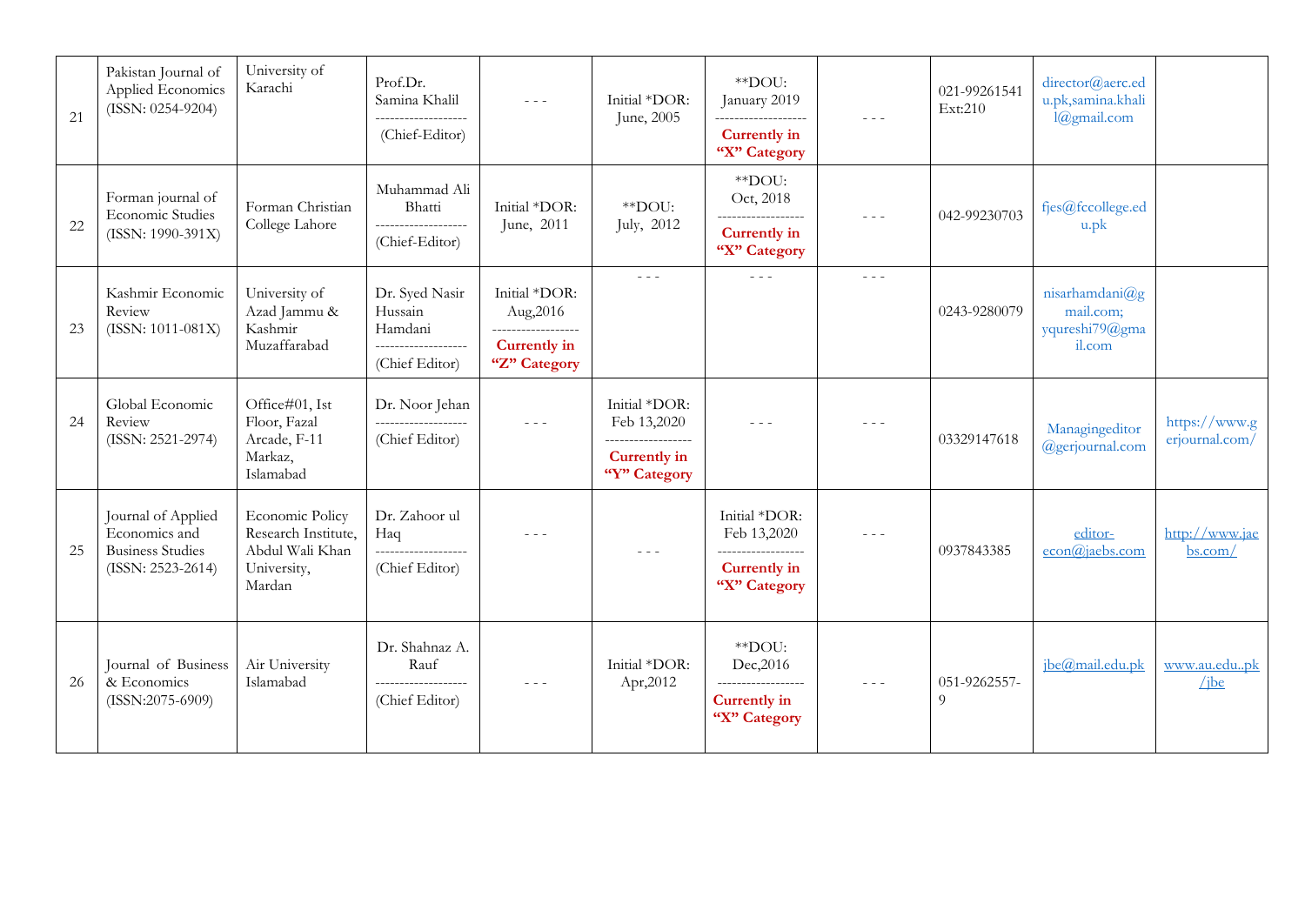| 27 | NICE Research<br>Journal<br>$(ISSN:2219-4282)$                                                                                                                          | Newports<br>Institute of<br>Communication &<br>Economics,<br>Karachi | Dr. Tayyaba<br>Zarif<br>--------------------<br>(Chief Editor)             | Initial *DOR:<br>Apr,2012                                                               | **DOU:<br>March, 2013<br>__________________<br><b>Currently in</b><br>"Y" Category | $\frac{1}{2}$                                                             | $\frac{1}{2}$ | 021-34547417                | Edtitor.jfme@ne<br>wports.edu.pk                                  | www.nicerjss.c<br>$\underline{\text{om}}$ |
|----|-------------------------------------------------------------------------------------------------------------------------------------------------------------------------|----------------------------------------------------------------------|----------------------------------------------------------------------------|-----------------------------------------------------------------------------------------|------------------------------------------------------------------------------------|---------------------------------------------------------------------------|---------------|-----------------------------|-------------------------------------------------------------------|-------------------------------------------|
| 28 | Journal of<br>Managerial Sciences<br>$(ISSN: 1992-4364)$                                                                                                                | Qurtaba<br>University of<br>Science & IT,<br>Peshawar                | Dr. Abdul<br>Hafeez Khan<br>Niazi<br>-------------------<br>(Chief Editor) | Initial *DOR:<br>March, 2011                                                            | **DOU:<br>Sep, 2015<br>------------------<br><b>Currently in</b><br>"Y" Category   | $- - -$                                                                   |               | 091-5825707                 | jms@qurtuba.ed<br>u.pk                                            | www.qurtuba.e<br>du.pk/ims/1 1<br>html    |
| 29 | Islamic Business<br>and Management<br>$(ISSN: 2075-6291)$                                                                                                               | Riphah<br>International<br>University,<br>Islamabad                  | Mr.<br>Muhammad<br>Ayub<br>__________________<br>(Chief Editor)            | Initial *DOR:<br>June, 2014                                                             | **DOU:<br>Sep, 2015<br>___________________<br><b>Currently in</b><br>"Y" Category  | $- - -$                                                                   | $  -$         | 051-5824747<br>0333-3030761 | editor.jibm@riph<br>ah.edu.pk;muha<br>mmad.ayub@rip<br>hah.edu.pk | ww.jibm.org                               |
| 30 | Journal of Business<br>and Tourism<br>$(ISSN: 2520-0739)$                                                                                                               | Abdul Wali Khan<br>University Mardan                                 | Dr.Qadar<br>Bakhsh<br>Baloch<br>-------------------<br>(Chief Editor)      | Initial *DOR:<br>Oct, 2018<br>------------------<br><b>Currently in</b><br>"Z" Category | $- - -$                                                                            | $\sim$ $\sim$ $\sim$                                                      | $  -$         | 0937-<br>843385             | qbbaloch@awku<br>m.edu.pk                                         |                                           |
| 31 | <b>NUML</b><br>International<br>Journal of Business<br>& Management (<br>Old Name NUML<br>journal of<br>Management of<br>Business &<br>Management)<br>(ISSN: 2410-5392) | National<br>University of<br>Modern<br>Languages<br>Islamabad        | Dr. Faid Gul<br>(Chief Editor)                                             | Initial *DOR:<br>May, 2014                                                              | **DOU:<br>Sep, 2015<br>------------------<br><b>Currently in</b><br>"Y" Category   | $\frac{1}{2} \frac{1}{2} \frac{1}{2} \frac{1}{2} \frac{1}{2} \frac{1}{2}$ |               | 051-9265092                 | editornmj@numl<br>.edu.pk                                         | www.numl.edu.<br>pk                       |